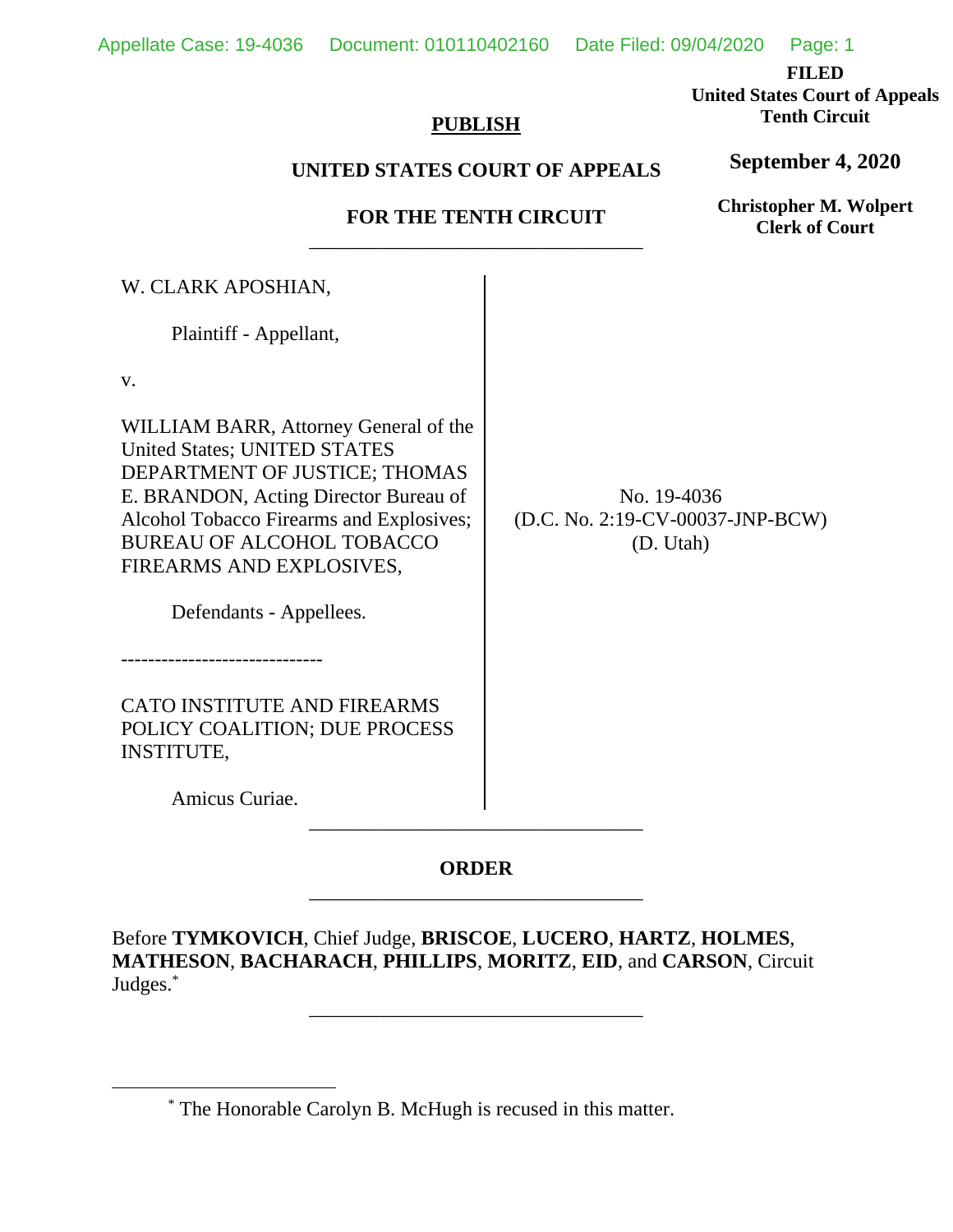This matter is before us on Appellant's *Petition for Rehearing En Banc* 

("Petition"). We also have a response from Appellees, and Appellant has filed a motion for leave to file a reply in support of the Petition. As an initial matter, Appellant's motion for leave to file a reply is DENIED as unnecessary.

The Petition and response were circulated to all non-recused active judges of the court. A poll was called, and a majority of the non-recused active judges voted to rehear this matter en banc. Accordingly, the Petition is GRANTED, the court's May 7, 2020 judgment is VACATED, and this matter is REOPENED. *See* Fed. R. App. P. 35(a); *see also* 10th Cir. R. 35.6 (noting the effect of the grant of en banc rehearing is to vacate the judgment and to restore the case on the docket).

Although this entire case will be reheard en banc, the parties shall specifically address the following question[s] in supplemental memorandum briefs:

1. Did the Supreme Court intend for the *Chevron* framework to operate as a standard of review, a tool of statutory interpretation, or an analytical framework that applies where a government agency has interpreted an ambiguous statute?

2. Does *Chevron* step-two deference depend on one or both parties invoking it, i.e., can it be waived; and, if it must be invoked by one or both parties in order for the court to apply it, did either party adequately do so here?

3. Is *Chevron* step-two deference applicable where the government interprets a statute that imposes both civil and criminal penalties?

4. Can a party concede the irreparability of a harm; and, if so, must this court honor that stipulation?

2